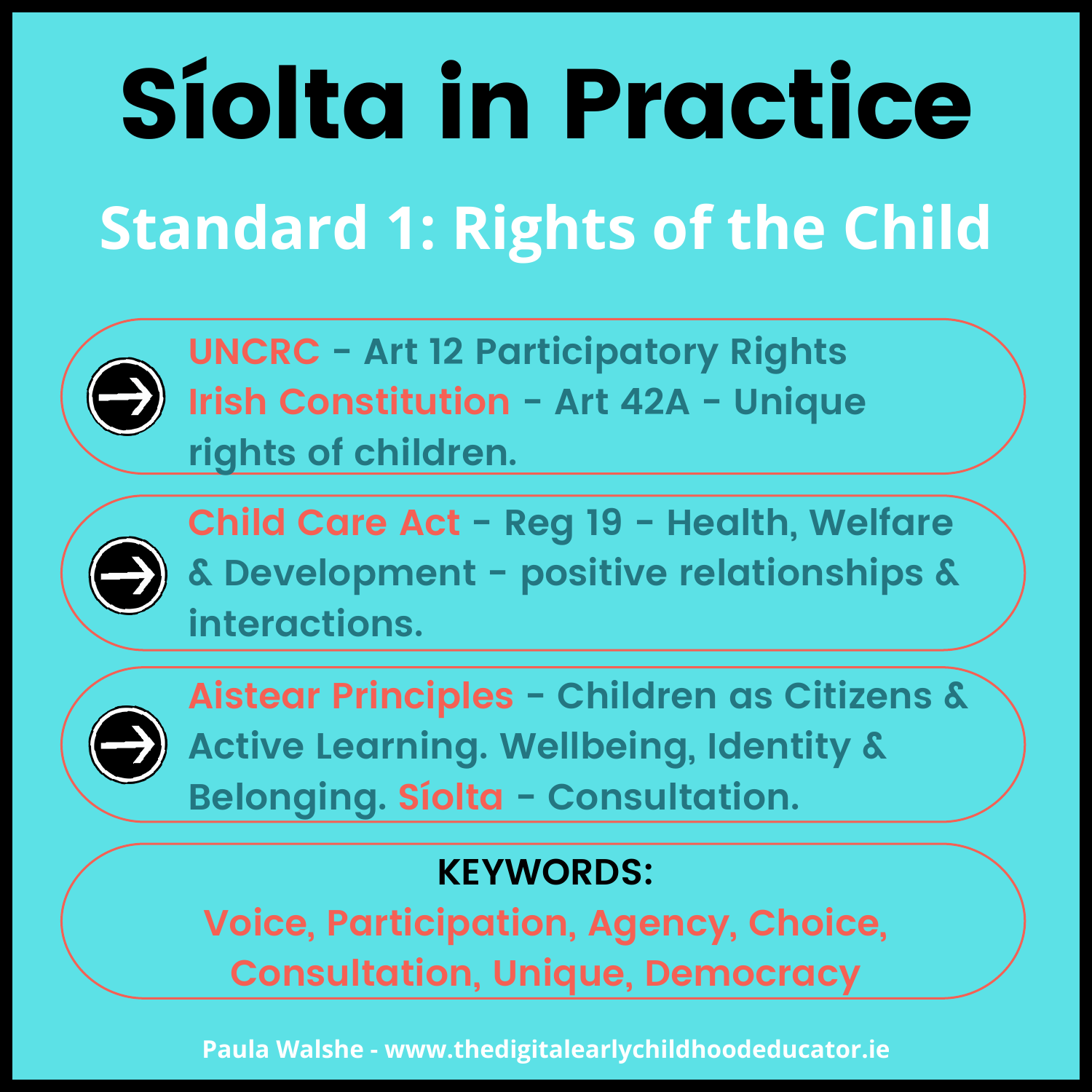### **Standard 2: Environments**



**Diversity, Equality, Inclusion Charter - Anti-bias, accessible & inclusive environment. Identities represented.**



**Child Care Act - Reg 19 - environment supports learning development & wellbeing. Reg 23 & 29- risk, safeguarding, hazards.**



**Aistear: Exploring & Thinking, Wellbeing, Identity & Belonging. Síolta: Planning & Evaluation, Health & Welfare.**

#### **KEYWORDS:**

**Resources, planning, curiosity, indoor/outdoor, safe, accessible, inclusive, sensory, representation**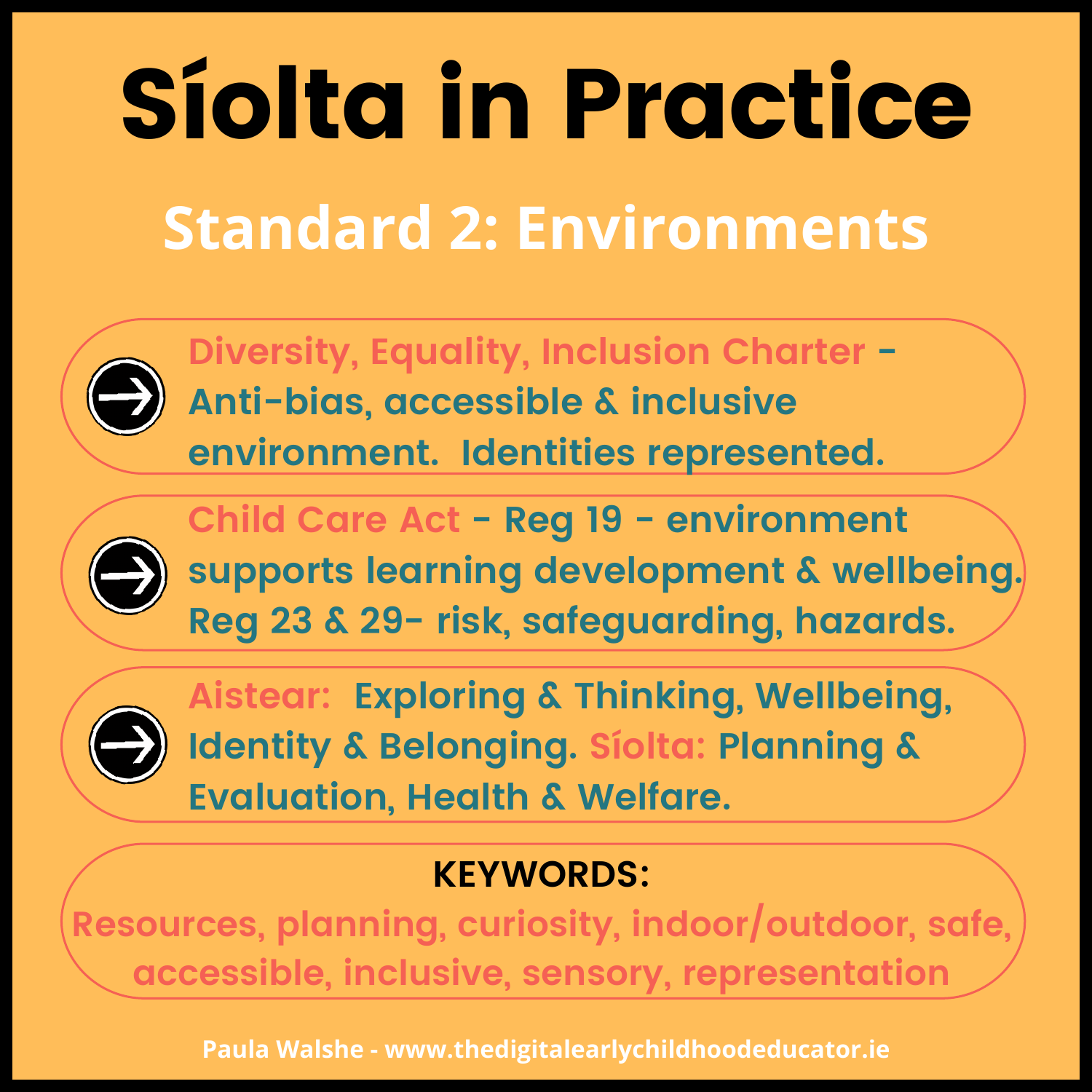### **Standard 3: Parents & Families**



**Partnership with Parents - Proactive, reciprocal, best interests of child. Encourage parental involvement.**



**Child Care Act - Reg 17 - Share policies in format parents understand. Irish Constitution - Parent is primary educator.**



**Aistear - Identity & Belonging. Sharing info & connecting. Síolta - Consultation, Organisation, Communication.**

#### **KEYWORDS:**

**Sharing, relationships, consultation, partnership, communicate, culture, identity, language, trust.**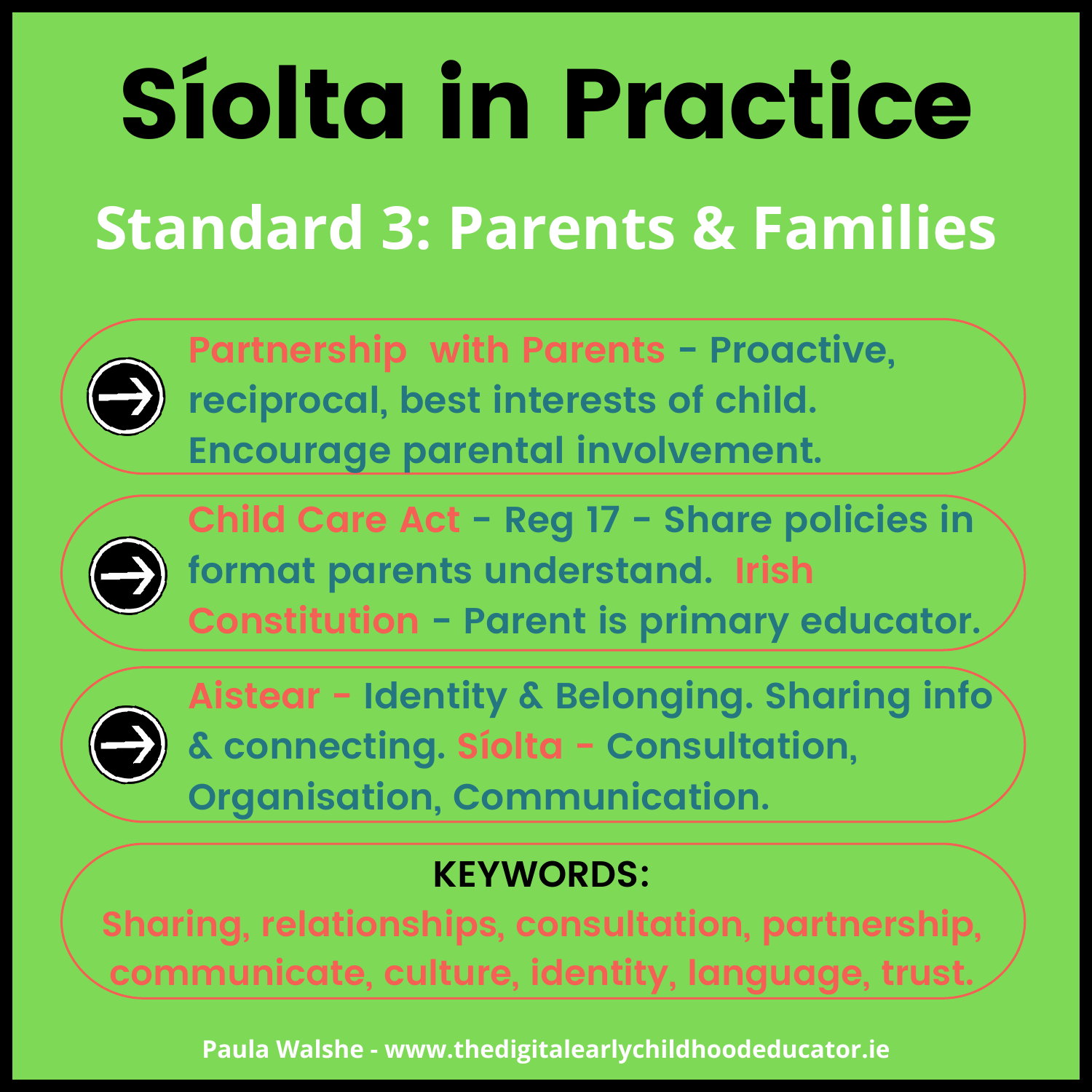### **Standard 4: Consultation**



**UNCRC - Art 12 - Participatory Rights. Child is an expert on their own life. Respect their views & act upon them.**



**AIM Support - Reciprocal communication, best interests of child - you, parent, Pobal. Stakeholders - Child, family, staff, external.**



**Aistear - Communicating, Wellbeing, Identity & Belonging. Síolta - Professional Practice, Organisation, Communication.**

#### **KEYWORDS:**

**Continuity, communication, respect, partnership participation, rights, stakeholders, inclusion.**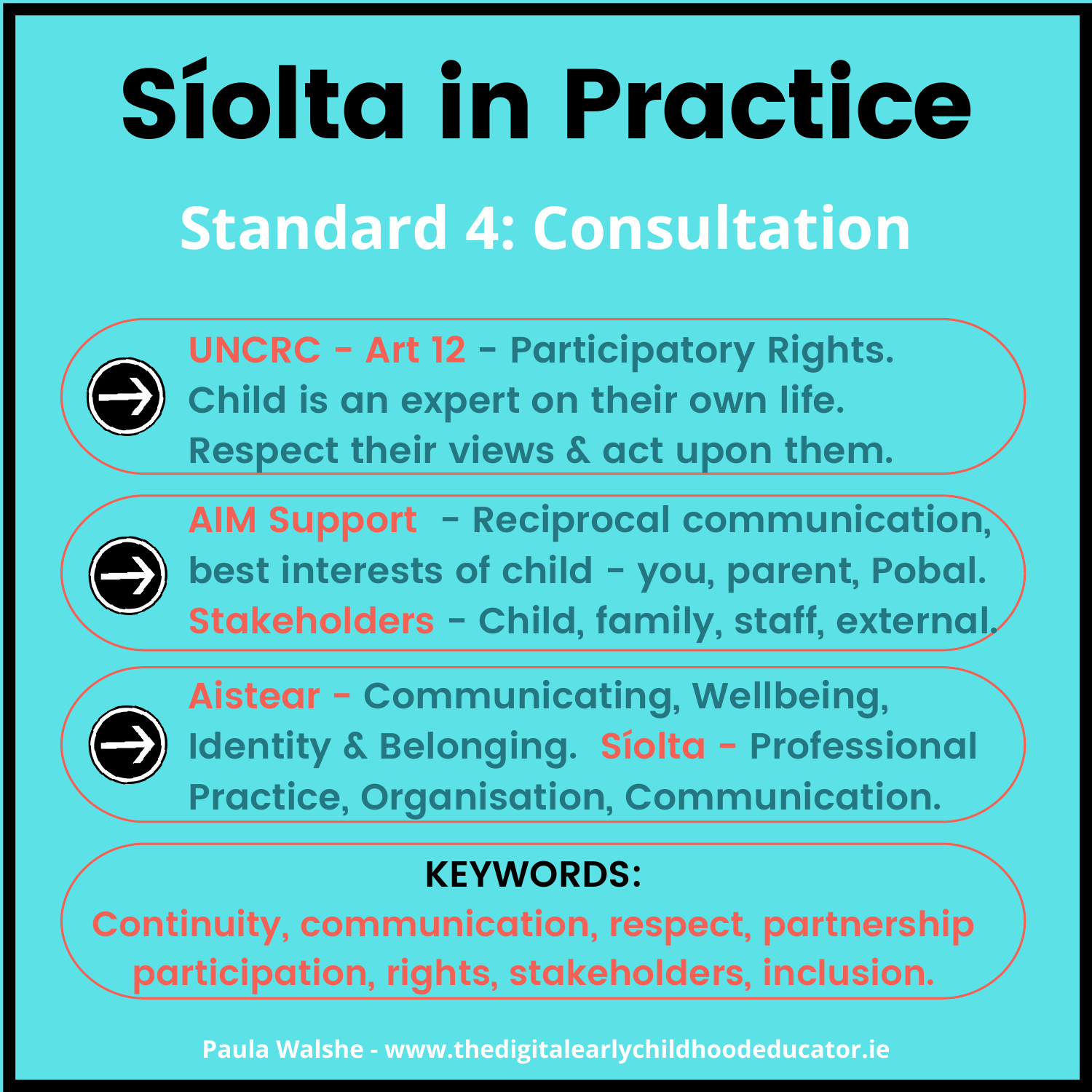### **Standard 5: Interactions**



**Role Modelling - respectful adult/adult relationships. Model listening, turn taking, respect, conflict resolution.**



**Child Care Act - Regs 5 & 19 - keyworker, positive adult/child relationships, secure attachment, confidence to explore & learn.**



**Aistear - Connection, Exploring & Thinking. Síolta - Consultation, Environment. Reflect on daily practice.**

#### **KEYWORDS:**

**Responsive, empathetic, professional love, encouragement, respect, partnership, caring.**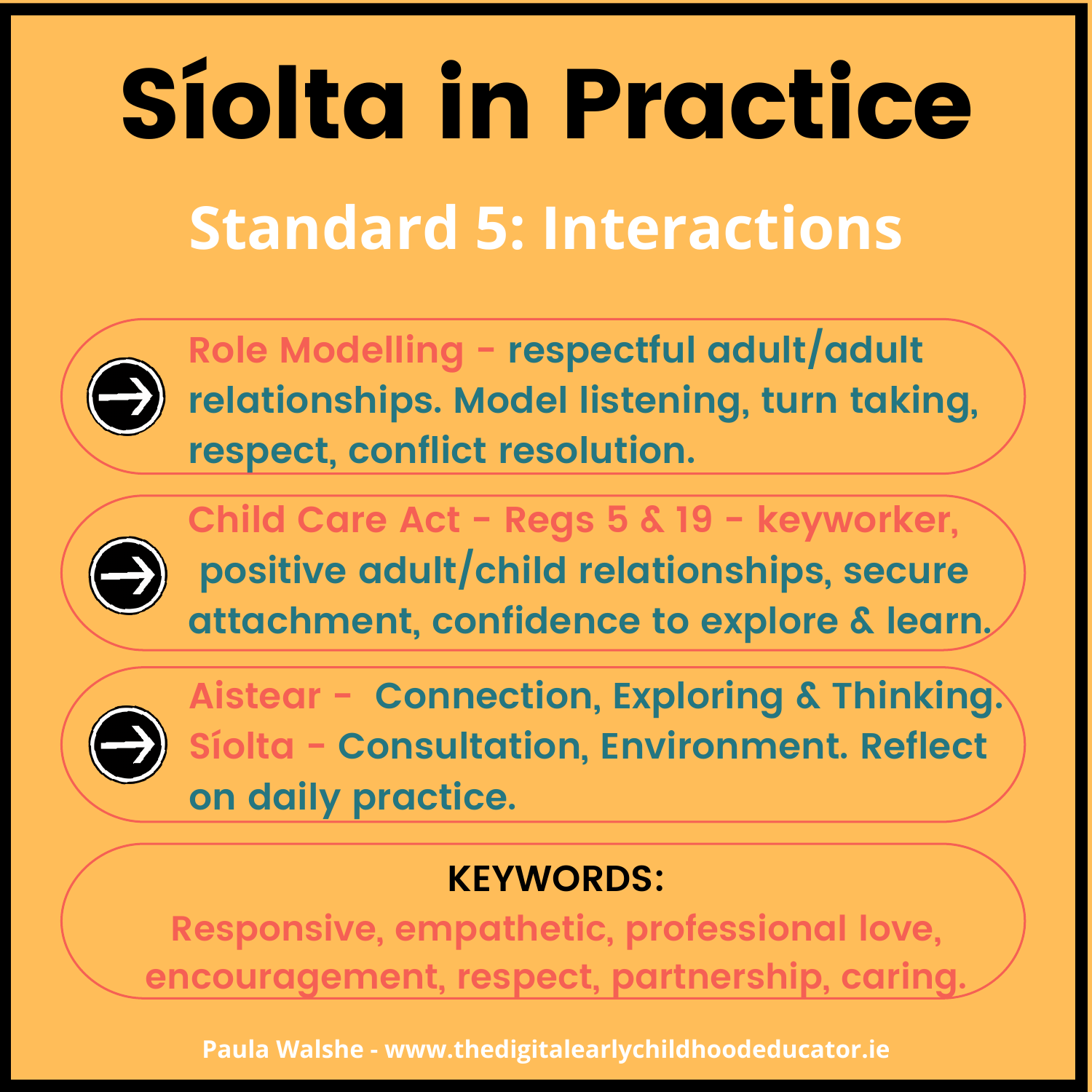## Síolta in Practice **Standard 6: Play**



**UNCRC - Art 31 - Right to leisure, play & recreation. Aistear Principles - learn through play. Adult facilitates & resources.**



**Child Care Act - Regs 5 & 7 - facilities for rest and play, space required, indoor & outdoor.**



**Aistear - Plan, observe, document, assess, emergent interests & needs. Síolta - Environments, Planning & Evaluation.**

#### **KEYWORDS:**

**Emergent, 100 languages, resources, invitations to play, exploration, imagination, sensory.**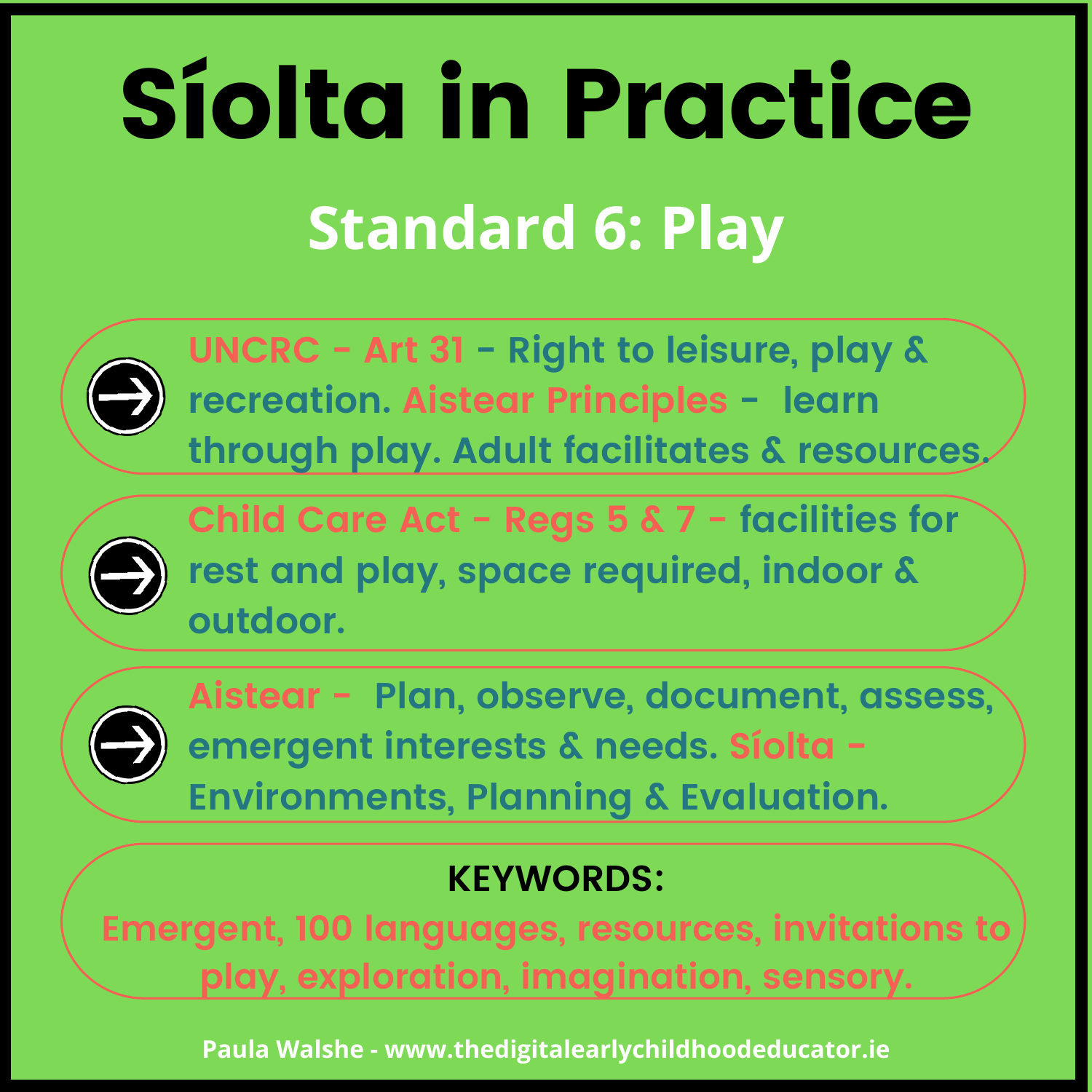## Síolta in Practice **Standard 7: Curriculum**



**UNCRC - Art 12 - Participatory Rights - is child authentically participating?**



**Lundy Model of Participation - Space, Voice, Influence, Audience. Listen & act on child' s voice, can they see their influence?**



**Aistear - Holistic, flexible, documented. Síolta - Planning & Evaluation, Play, Environments, Interactions.**

#### **KEYWORDS:**

**Child led, emergent, inquiry, facilitation, inclusion, equity, experiential, play, engaged, observation.**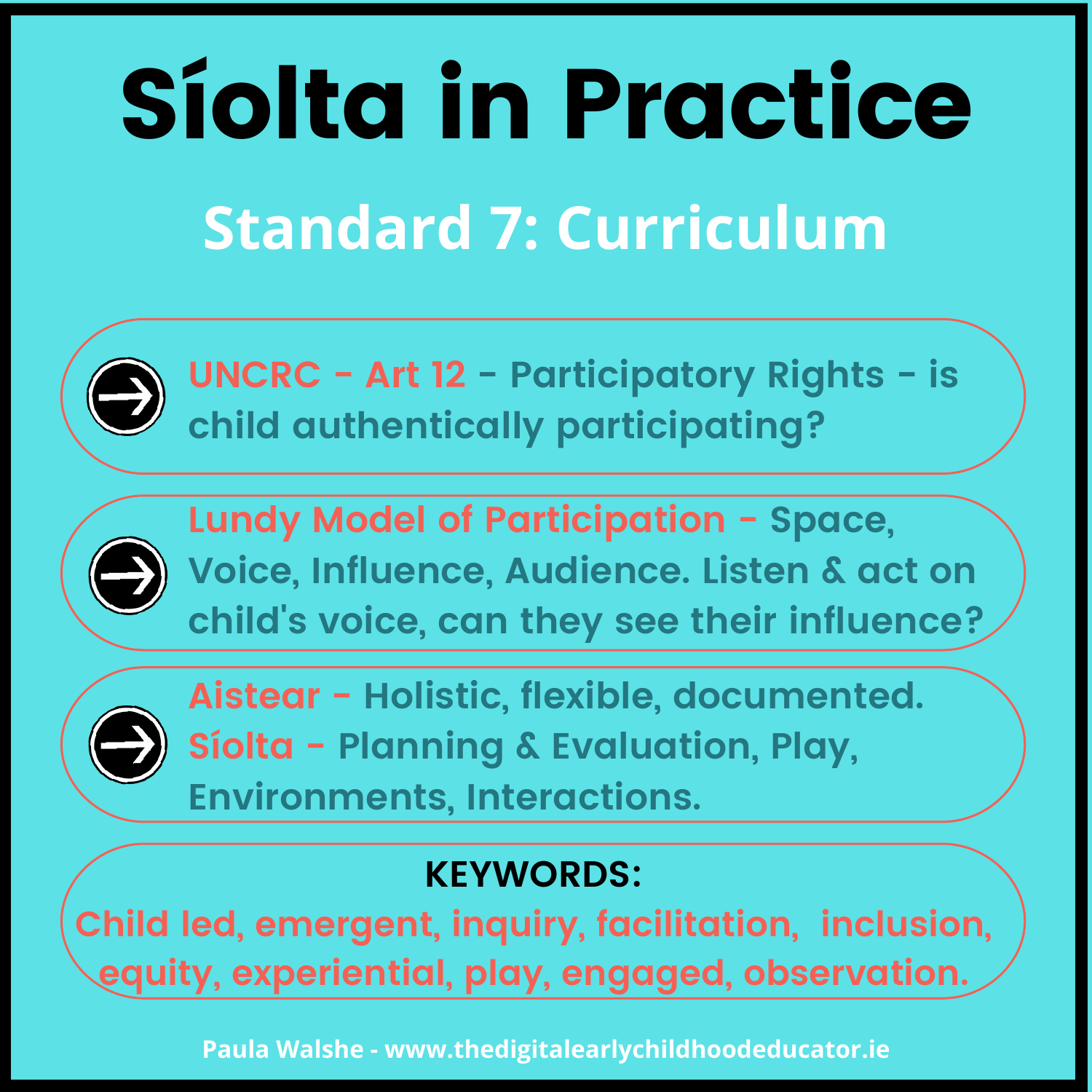### **Standard 8: Planning & Evaluation**



**Planning Cycle - Observe, reflect, implement, review. EY Inspectorate - Pedagogical leadership for learning.**



**In the Moment Planning - Environment as the 3rd teacher, emergent & play based. Reflect - on/for learning, with the children.**



**Aistear - Documenting - sticky notes, photos, learning stories, video/audio. Síolta - Reflective practice, Interactions.**

#### **KEYWORDS:**

**Cyclical, reflective, formal/informal, parental involvement, ongoing, records, inspection.**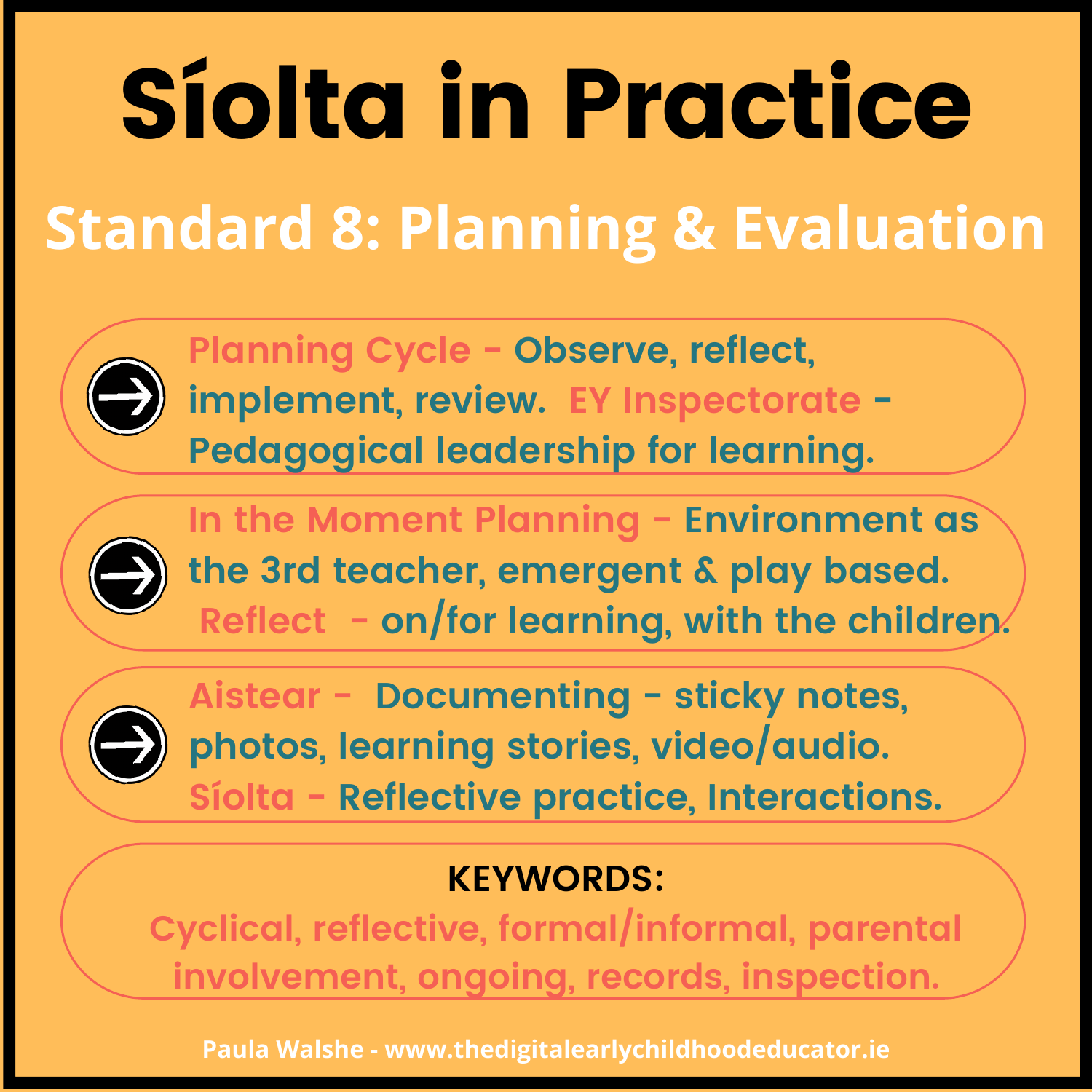### **Standard 9: Health & Welfare**



**UNCRC - Art 24 - Health, Art 31 - Rest. Prevent Illness - infection control, healthy eating, hand & oral hygiene, mental health.**



**Child Care Act - Reg 23-30 - Safeguarding, attendance, first aid, fire safety, ratios, insured, equipment, premises, min space.**



**Children First Act - Safeguarding, mandatory reporting, reasonable grounds for concern. Síolta - Organisation.**

#### **KEYWORDS:**

**Mandated person, Designated Liaison Person (DLP), risk assessment, mandatory policies, protect,.**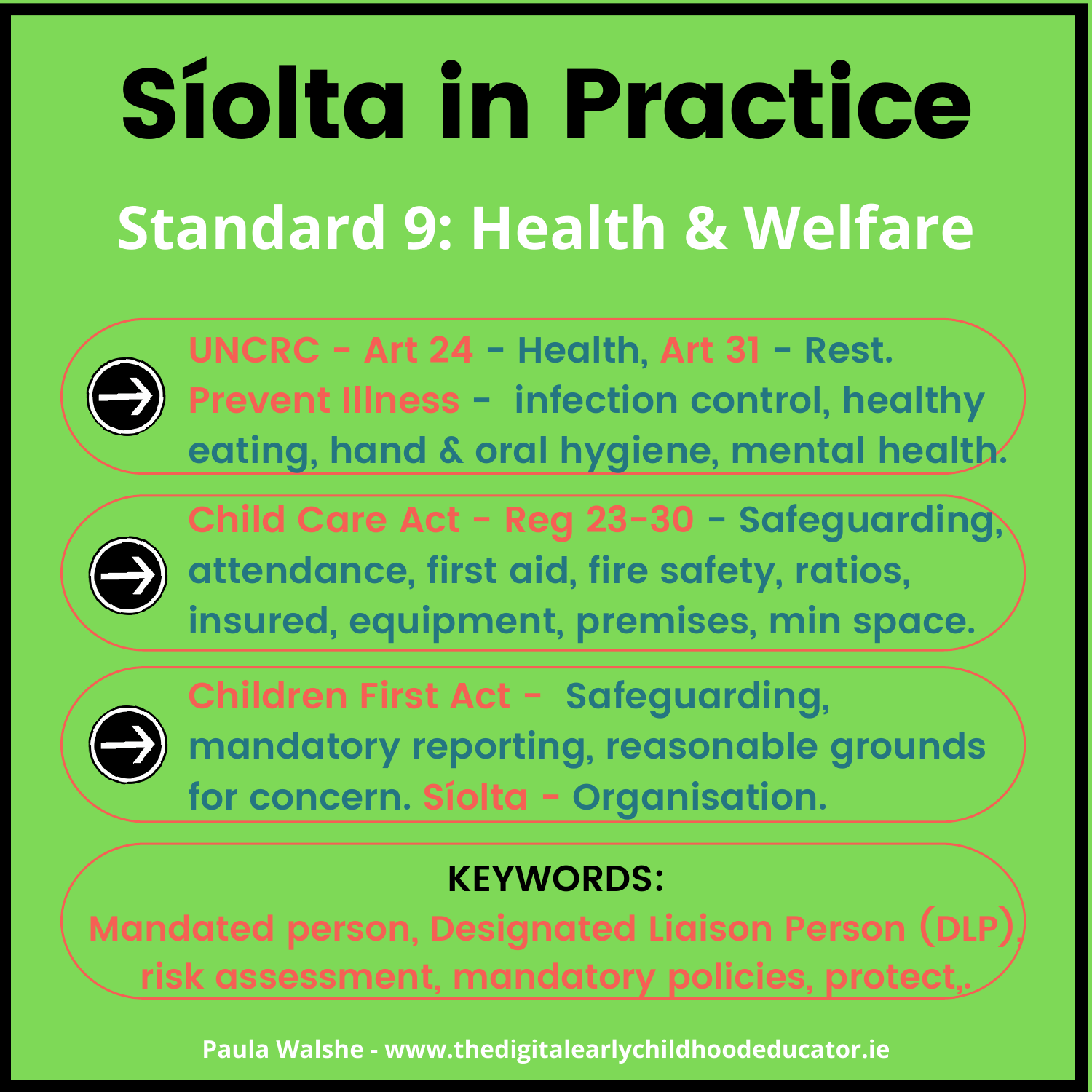### **Standard 10: Organisation**



**Child Care Act - Reg 10 - Policies, Procedures & Statements of a Pre-school Service. Tusla registration. Compliance.**



**Governance - Good management, transparent, safe recruitment, funding and finances, reporting/complaints procedures.**



**Aistear - Role of the adult, role modelling, leadership. Síolta - Consultation, Health & Welfare, Professional Practice.**

#### **KEYWORDS:**

**Compliant, principles, values, ethos, policies, procedures, teamwork, administration.**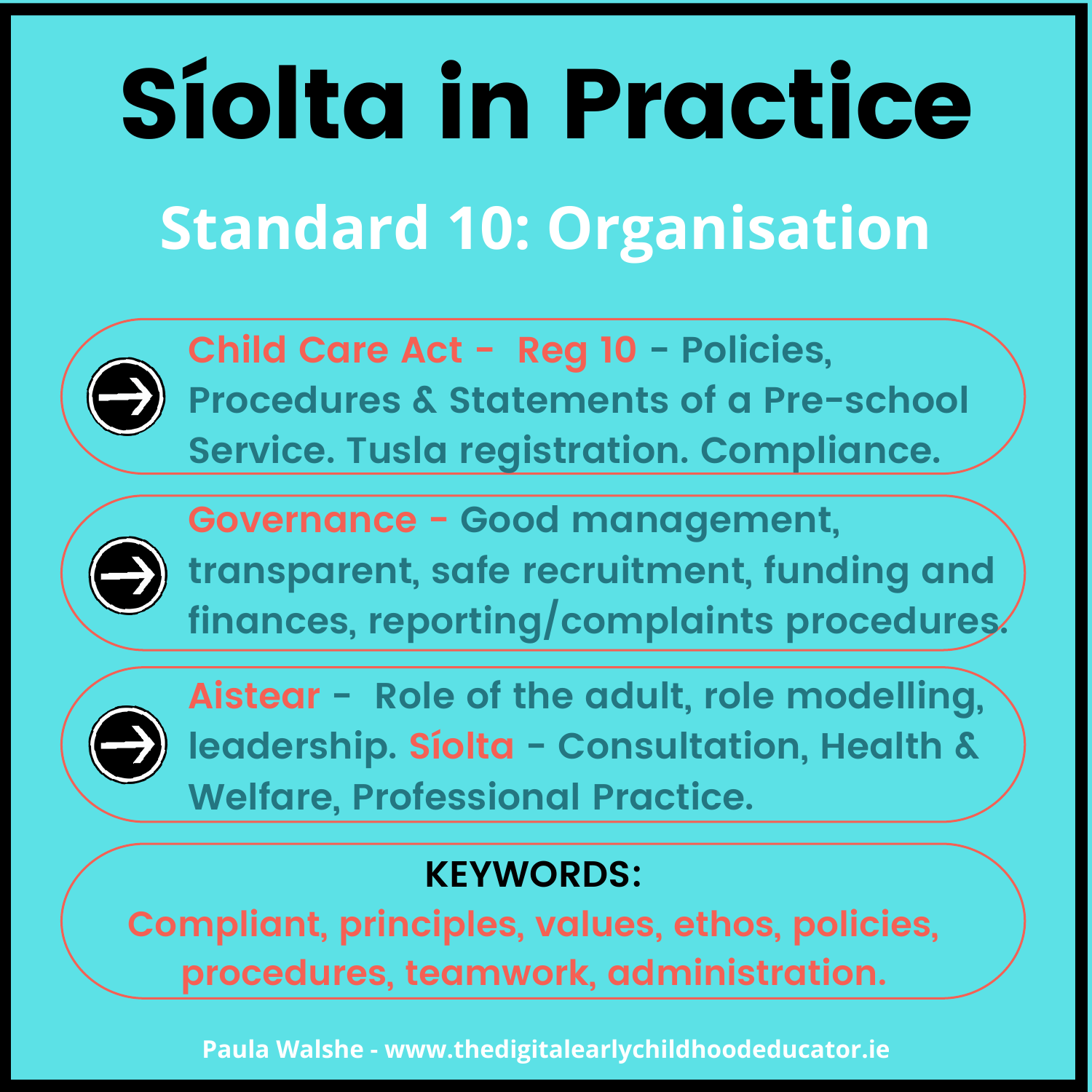### **Standard 11: Professional Practice**



**Child Care Act - Reg 9 - Recruitment - Min QQI L5, L6 Room Lead, vetting, references. Staff Supervision Policy - CPD, mentoring.**



**Children First Act - Safeguarding, Vetting. Tusla e-Learning training.** S**taff Training Policy - 10 CPD hrs p.a., Better Start support**



**Aistear - Role of the adult. Better outcomes for children. Síolta - Reflective practice, teamwork, interactions, relationships.**

#### **KEYWORDS:**

**Community of Practice, Mentorship, Quality, Continuing Professional Development.**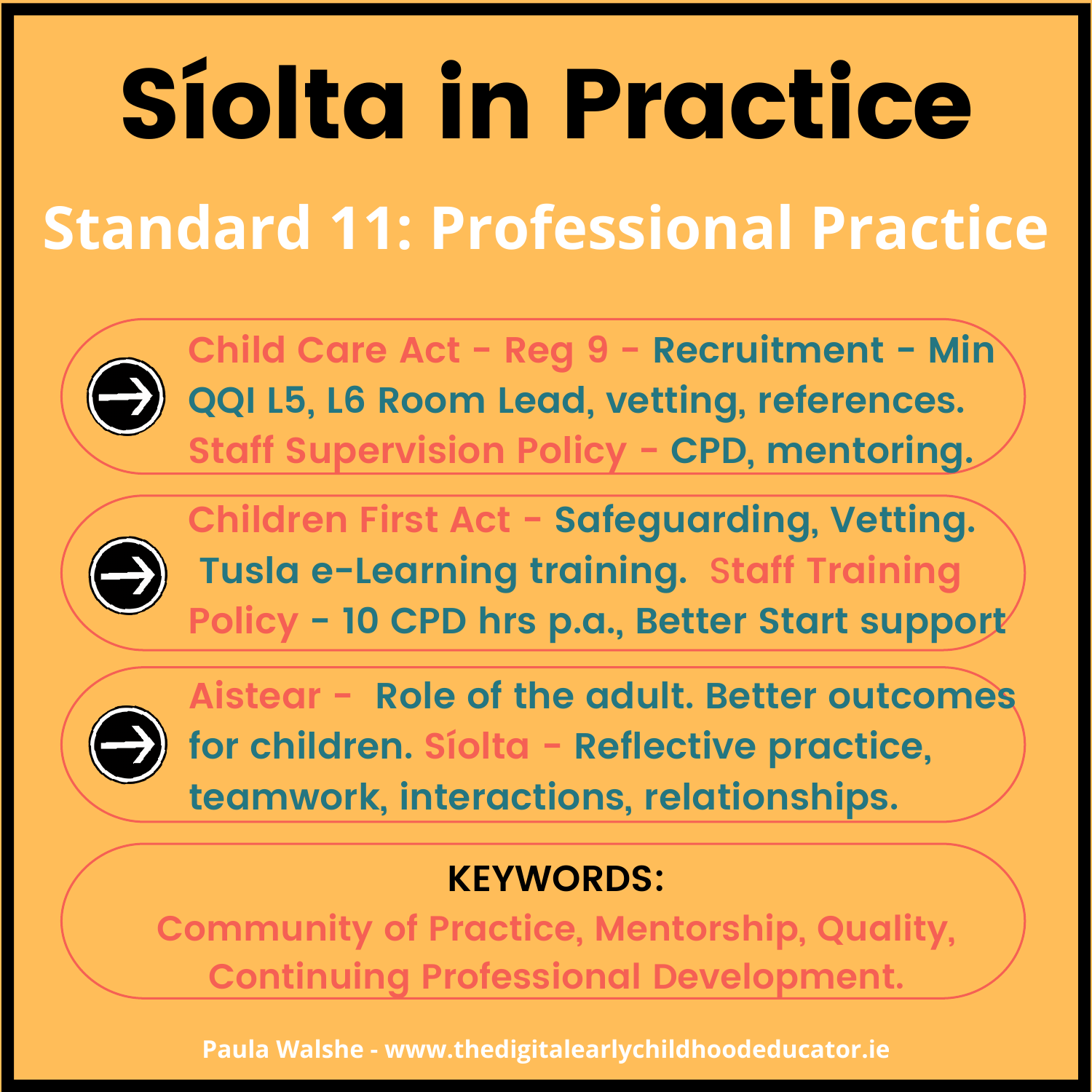### **Standard 12: Communication**



**UNCRC - Art 12 - Child' s Opinion, Art 13 - Freedom of Expression, Art 17 - Access to Information.**



**Child Care Act - Reg 10 - Develop, review, communicate policies & procedures. Reg 19 - Listen & respond to children.**



**Aistear - Sharing thoughts, ideas, feelings. Síolta - Plan & Assess, Parents & Families, Professional Practice, Interactions.**

#### **KEYWORDS:**

**Proactive, Knowledge, Stakeholders, Confidentiality, GDPR, Information, Non-verbal.**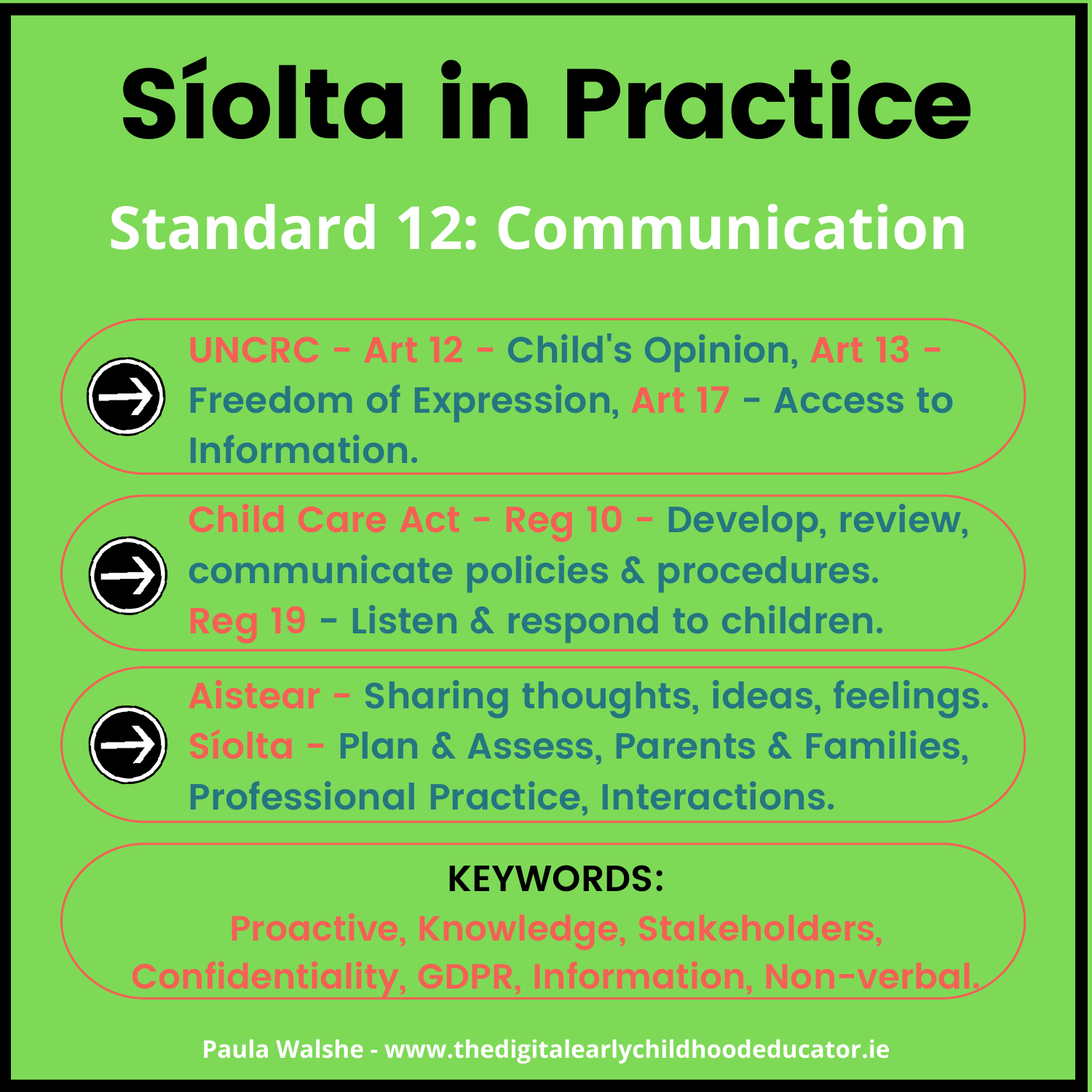### **Standard 13: Transitions**



**Child Care Act - Reg 19 - Policies for inclusion, settling in. Consider transitions into, within and out of the ECEC setting.**



**Stakeholders - Formal and informal. Daily interactions at drop and collect. Bigger transition to primary school.**



**Aistear - Keyworker system, planning & observations to inform curriculum. Síolta - Communication, Parents and Families.**

#### **KEYWORDS:**

**Attachment, relationship, trust, security, continuity, sharing information, sensitive, responsive.**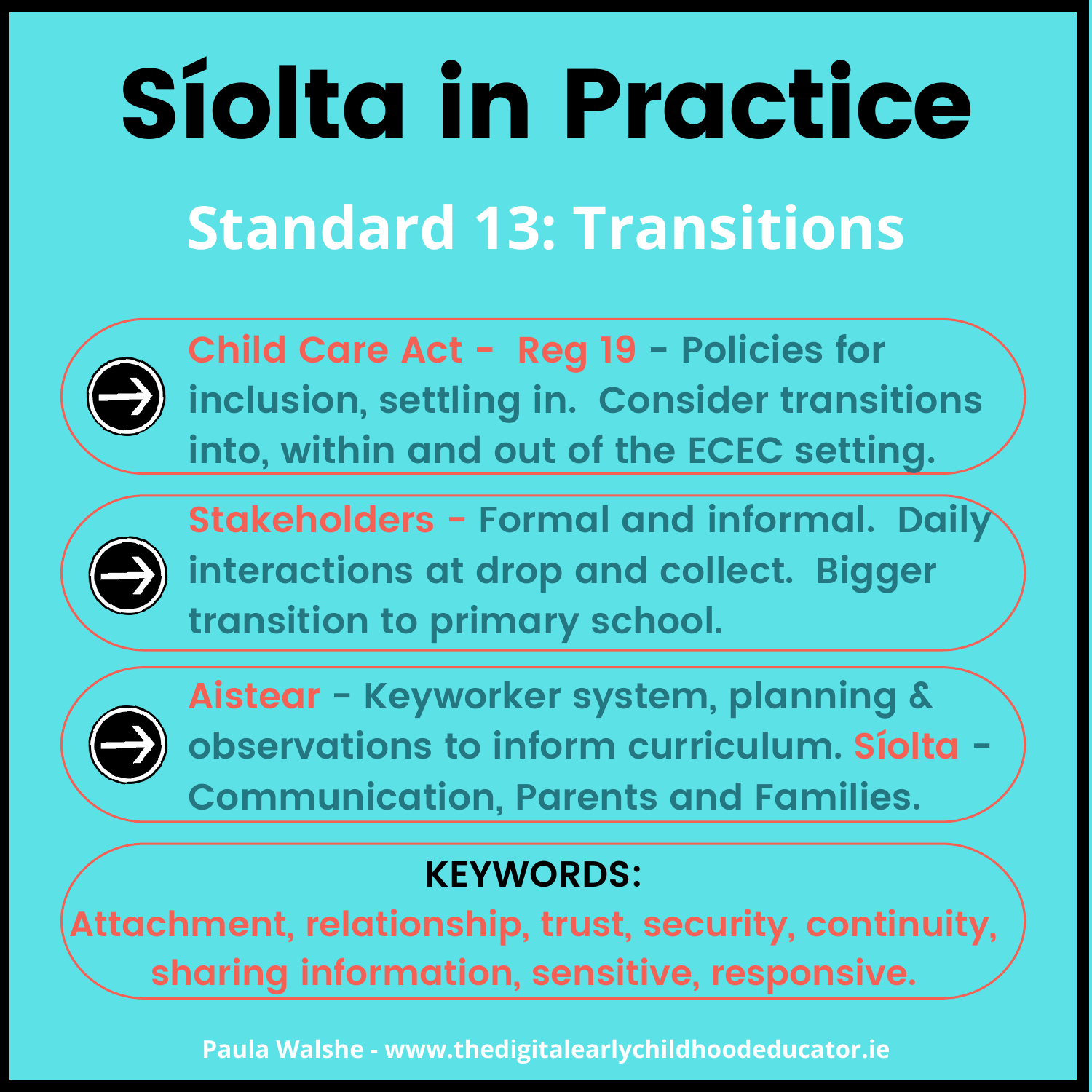### **Standard 14: Identity & Belonging**



**Child Care Act - Reg 19 - Inclusion policy. Materials, equipment, access. Space for belongings.**



**Diversity, Equality & Inclusion Charter - Equality of opportunity, individual and group identity, all cultures and abilities.**



**Aistear - Positive sense of self, valued, respected, identity reflected. Síolta - Environment, Rights of Child, Consultation**

#### **KEYWORDS:**

**Culture, ethnicity, additional needs, language, family, diversity, equality, inclusion, represented.**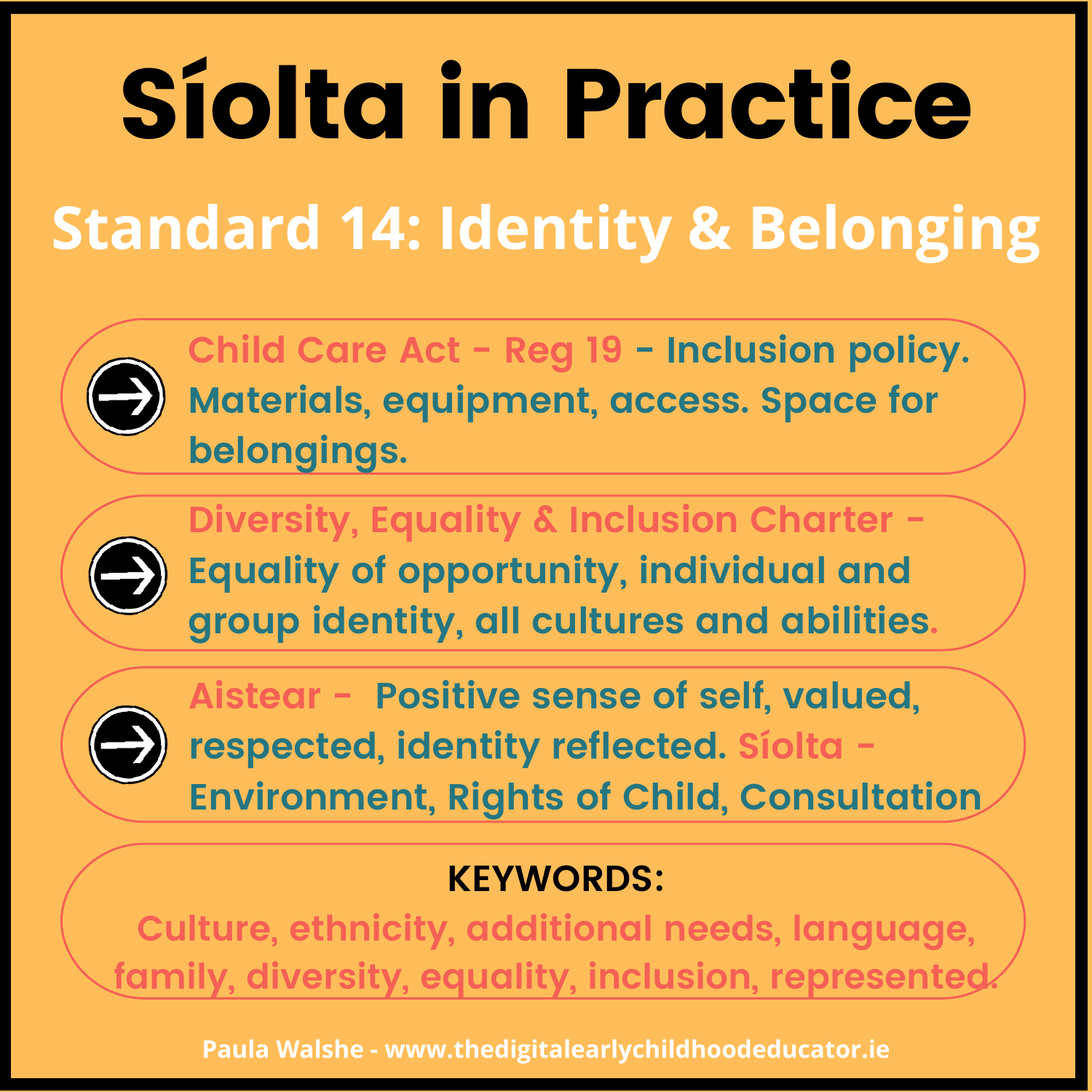### Síolta in Practice **Standard 15: Legislation & Regulation**



**Síolta - min regulations should not only be met but exceeded. Tusla QRF - provides guidance on meeting regulations.**



**Child Care Act, Children First, UNCRC, GDPR, Health & Safety, Equality, Finance, Disability, Governance, Planning, Employment.**



**Síolta - Rights of the Child, Professional Practice, Organisation, Health & Welfare, Environments.**

#### **KEYWORDS:**

**Compliance, Inspection, Tusla, DES, Pobal, transparency, paramount, registration.**